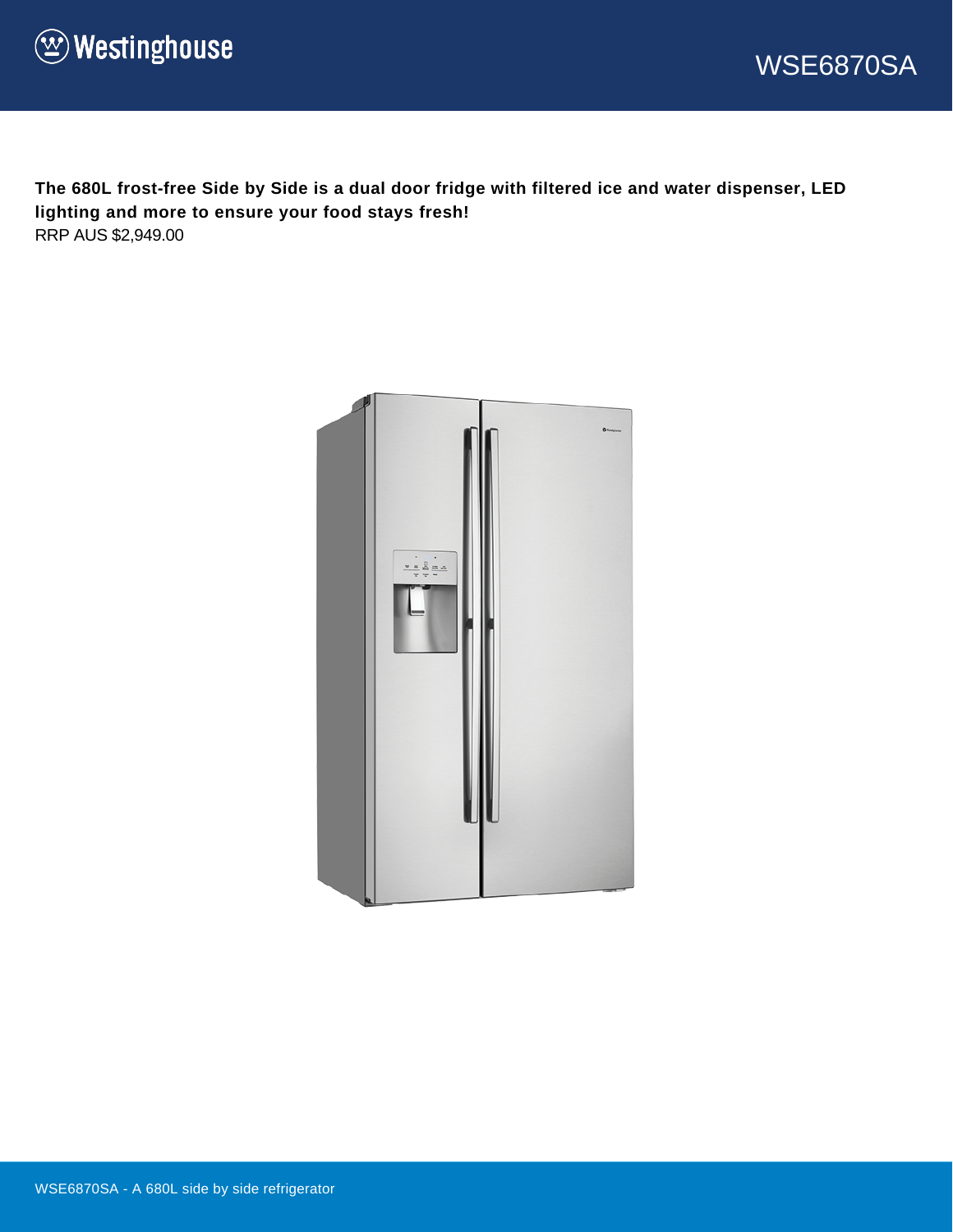# **Product Details**

#### FEATURES

| Filtered Ice & Water<br>Dispenser | Fingerprint resistant stainless<br>steel | Spillsafe <sup>™</sup> glass shelves | FamilySafe <sup>™</sup> lockable<br>compartment      |
|-----------------------------------|------------------------------------------|--------------------------------------|------------------------------------------------------|
| Humidity controlled crisper(s)    | <b>LED</b> lighting                      | External electronic controls         | Eco mode to reduce energy<br>consumption             |
| Drinks chill timer alarm          | Quick freeze function                    | Multi-flow air delivery system       | More environmentally friendly<br>refrigerant (R600a) |
| Frost free                        | Door alarm                               | Egg tray                             |                                                      |

#### **BENEFITS**

#### FlexSpace™, it's size redefined

With a busy lifestyle and a growing family, you can always do with more space in your fridge. That's why Westinghouse created FlexSpace™, which is designed to maximise storage, flexibility and access to meet your ever-changing needs. Big enough to handle even the biggest grocery shop, you'll be able to fit in all your food and drinks with ease.

Adjustable storage solutions with FlexStor™

As your family changes and grows, so do the requirements of your fridge. With FlexStor™ you enjoy the convenience of being able to easily change the configuration, whatever your needs. Adjust the height and position of the door bins to fit in large and smaller items and arrange your fridge your way.

#### Spillsafe™ glass shelves

From time to time, accidents happen. And when they do, you want to minimise the extent of the damage. Spillsafe™ shelves can capture up to one litre of liquid, so you can contain the spillage to just one shelf instead of the whole fridge.

Filtered Ice and Water Dispenser

The dispenser provides fresh, filtered water as well as cubed or crushed ice at the touch of a button for all your family needs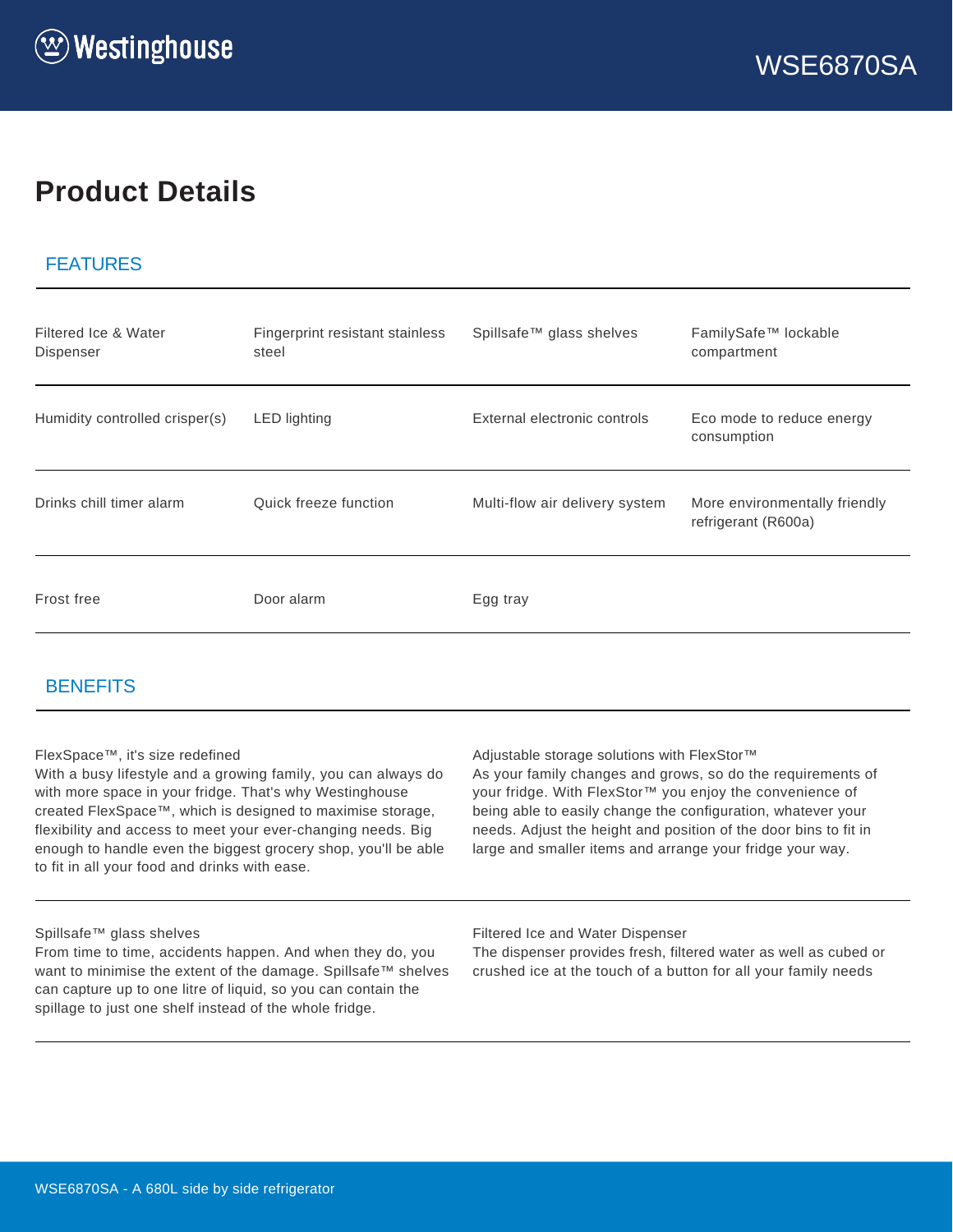# **Specifications**

# PRODUCT PROFILE

| Domestic warranty details<br>(yrs)                            | 2               | Total height                |
|---------------------------------------------------------------|-----------------|-----------------------------|
| Additional domestic                                           | 3               | Cabinet heig                |
| warranty for the sealed<br>refrigeration system only<br>(yrs) |                 | Total width (               |
| Refrigerator Type                                             | side by side    | Cabinet widt                |
| Exterior door finish                                          | Stainless steel | Total depth                 |
| Handle design                                                 | bar handle      | Cabinet dep                 |
| Fridge door opening                                           | left and right  | Depth door o<br>(mm)        |
| Cooling system                                                | frost free      | Air space at<br>(mm)        |
| Freezer door opening                                          | left            | Food compa                  |
| Refrigerant                                                   | R600a           | (gross in litre             |
| Dispenser type                                                | ice and water   | Freezer com<br>capacity (gr |
| Plumbed water supply<br>required                              | Yes             | <b>Total Gross</b>          |
|                                                               |                 | Food compa                  |

#### DIMENSIONS

| Total height (mm)                                 | 1787 |
|---------------------------------------------------|------|
| Cabinet height (mm)                               | 1787 |
| Total width (mm)                                  | 1000 |
| Cabinet width (mm)                                | 993  |
| Total depth (mm)                                  | 784  |
| Cabinet depth (mm)                                | 610  |
| Depth door open 90degree<br>(mm)                  | 1240 |
| Air space above cabinet<br>(mm)                   | 10   |
| Food compartment capacity<br>(gross in litres)    | 447  |
| Freezer compartment<br>capacity (gross in litres) | 230  |
| Total Gross Capacity (L)                          | 677  |
| Food compartment capacity<br>(net in litres)      | 412  |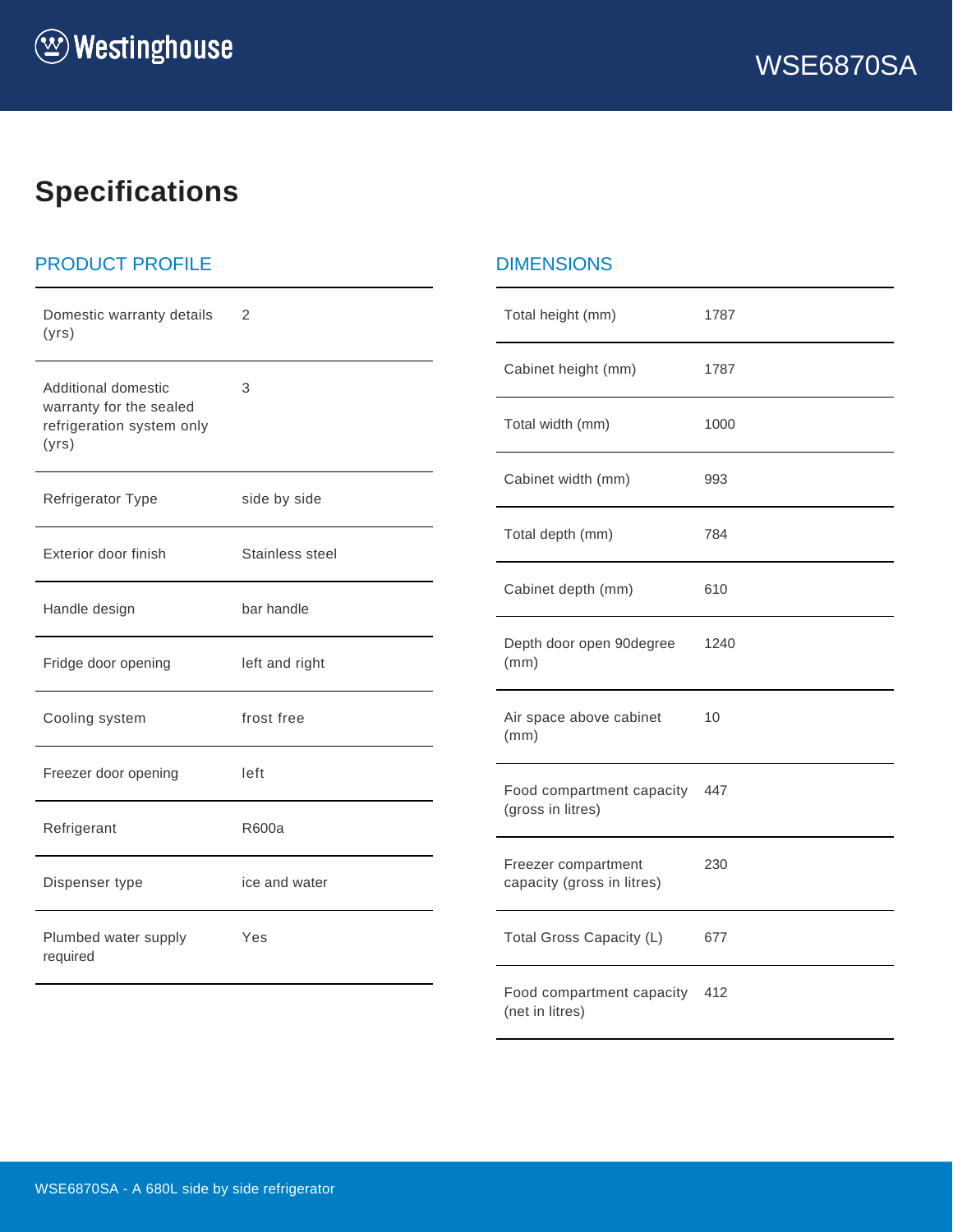

#### **ENERGY**

| <b>Energy Star Rating</b>       | 2.5 |
|---------------------------------|-----|
| Energy consumption<br>(KWhr/yr) | 618 |

### REFRIGERATOR SYSTEM

| Controls          | electronic (with display)                             |
|-------------------|-------------------------------------------------------|
| Controls location | external                                              |
| Controls type     | touch                                                 |
| Control functions | drink chill alarm, quick<br>freeze function, eco mode |
| Door alarm        | fridge and freezer                                    |

#### FOOD COMPARTMENT

| <b>SHELVING</b> |                                       |
|-----------------|---------------------------------------|
| Shelf material  | glass                                 |
| Type of shelf   | spill safe shelf, adjustable<br>shelf |

### **CRISPERS**

| Crisper lid/shelf      | glass               |
|------------------------|---------------------|
| Crispers Runner system | suspended           |
| Full width crisper     | 2                   |
| Crisper features       | humidity controlled |

#### **LIGHTING**

Main light LED

## OTHER PROPERTIES

| Other Properties-FOOD | Shelf bottle |
|-----------------------|--------------|
| <b>COMPARTMENT</b>    | filter       |

# rack, Water

# FOOD COMPARTMENT DOOR SPECIAL COMPARTMENTS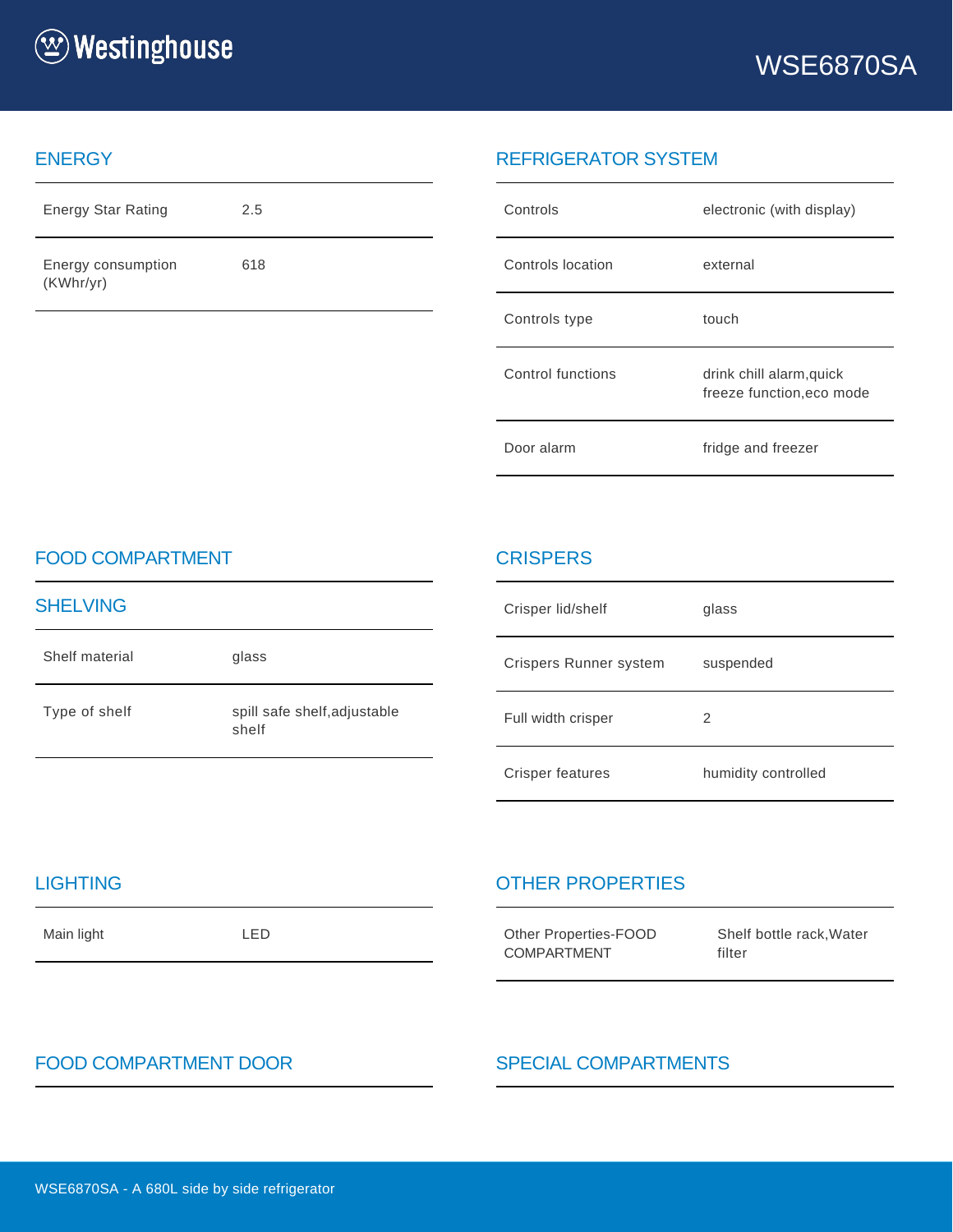

#### **BINS**

Deep bottle bin 2 Shallow bin 1

| Family Safe lockable |  |
|----------------------|--|
| compartment          |  |

### OTHER PROPERTIES

Seals **Seals** removable, mould resistant

### FREEZER COMPARTMENT

| <b>ICE FACILITY</b>  |           |  |
|----------------------|-----------|--|
| Ice cube storage bin |           |  |
| Ice Maker            | Automatic |  |

### SHELVING

| Shelving          | glass shelf      |
|-------------------|------------------|
| Type of shelf     | spill safe shelf |
| Number of shelves | 4                |

#### BASKET/DRAWER

Full width plastic basket 2

#### LIGHTING

Main light LED

#### FREEZER DOOR

#### INTERNAL

Freezer door bins - full width 3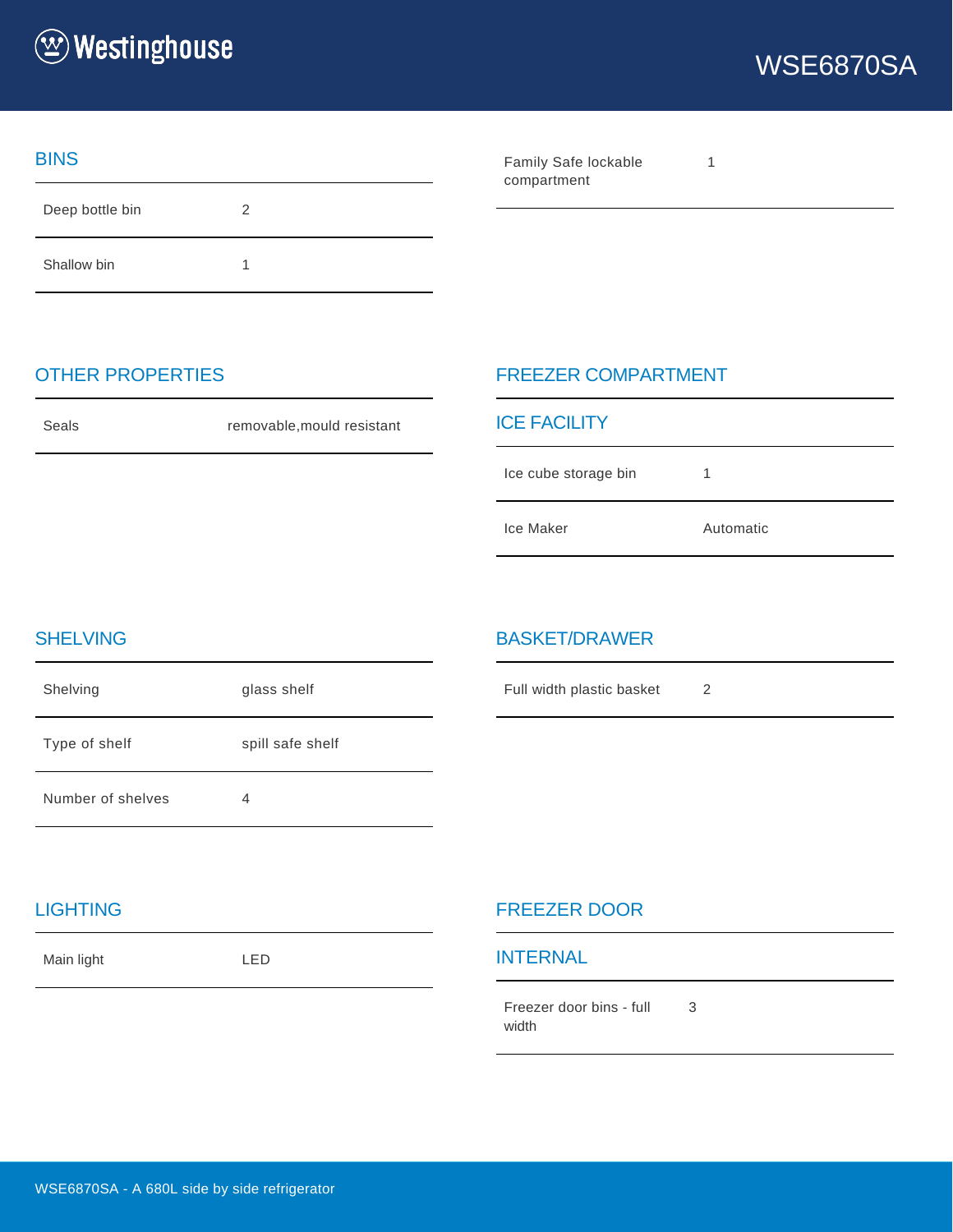

# WSE6870SA

Seals **Seals** removable, mould resistant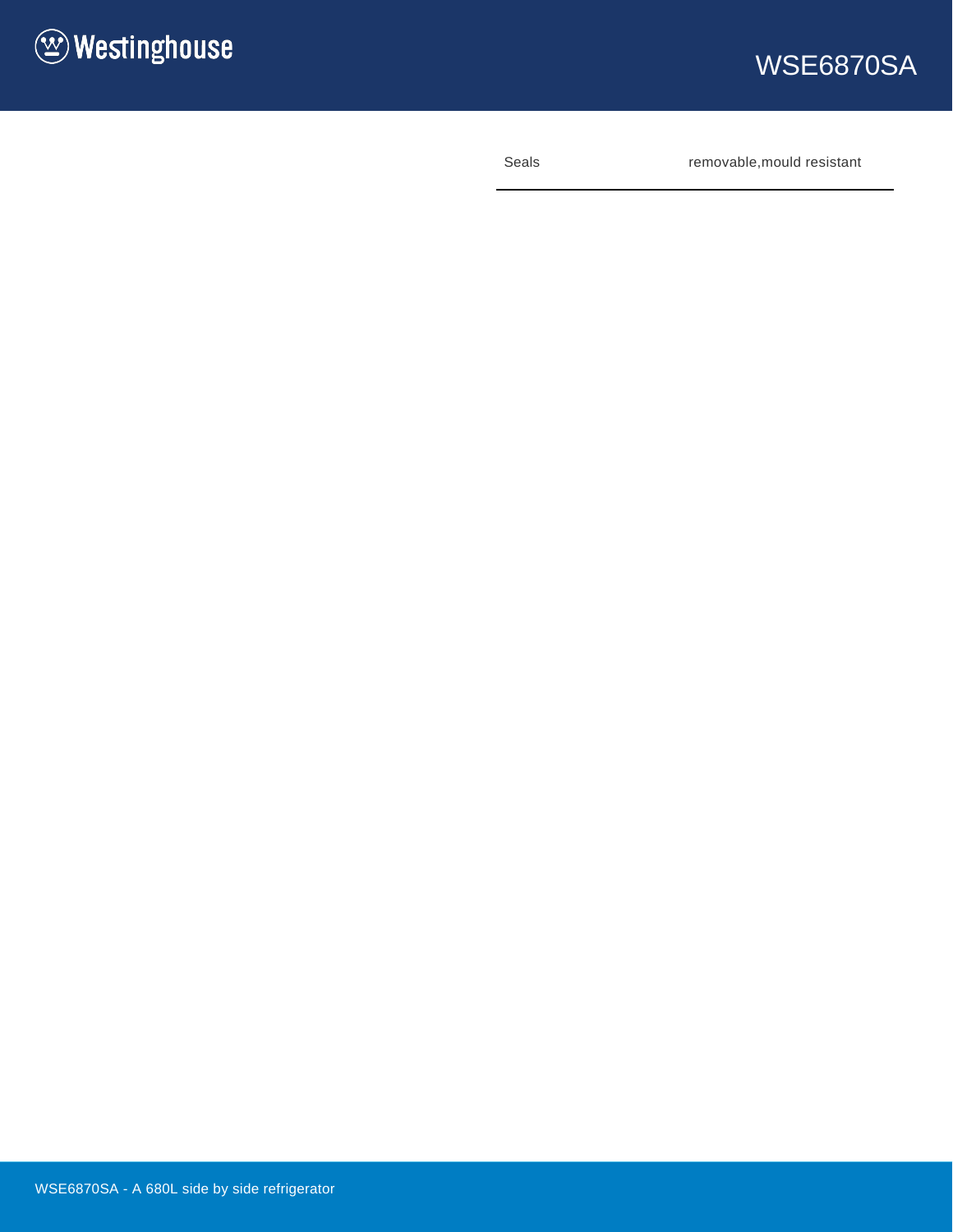



# **Dimensions**







**Recommended minimum clearances**<br>Please note: Doors are designed to sit proud of cabinetry<br>(not flush).



Front face of<br>bench aligned to<br>front corner edge<br>of cabinet.



When positioned in a corner area, clearance of at least 350mm on the fridge<br>side and 250mm on the freezer side will allow the doors to open enough to<br>enable the removal of the bins and shelves.

 $250mm$  $10<sub>mm</sub>$ 5mm

Front face of<br>bench aligned to<br>front corner edge<br>of cabinet.